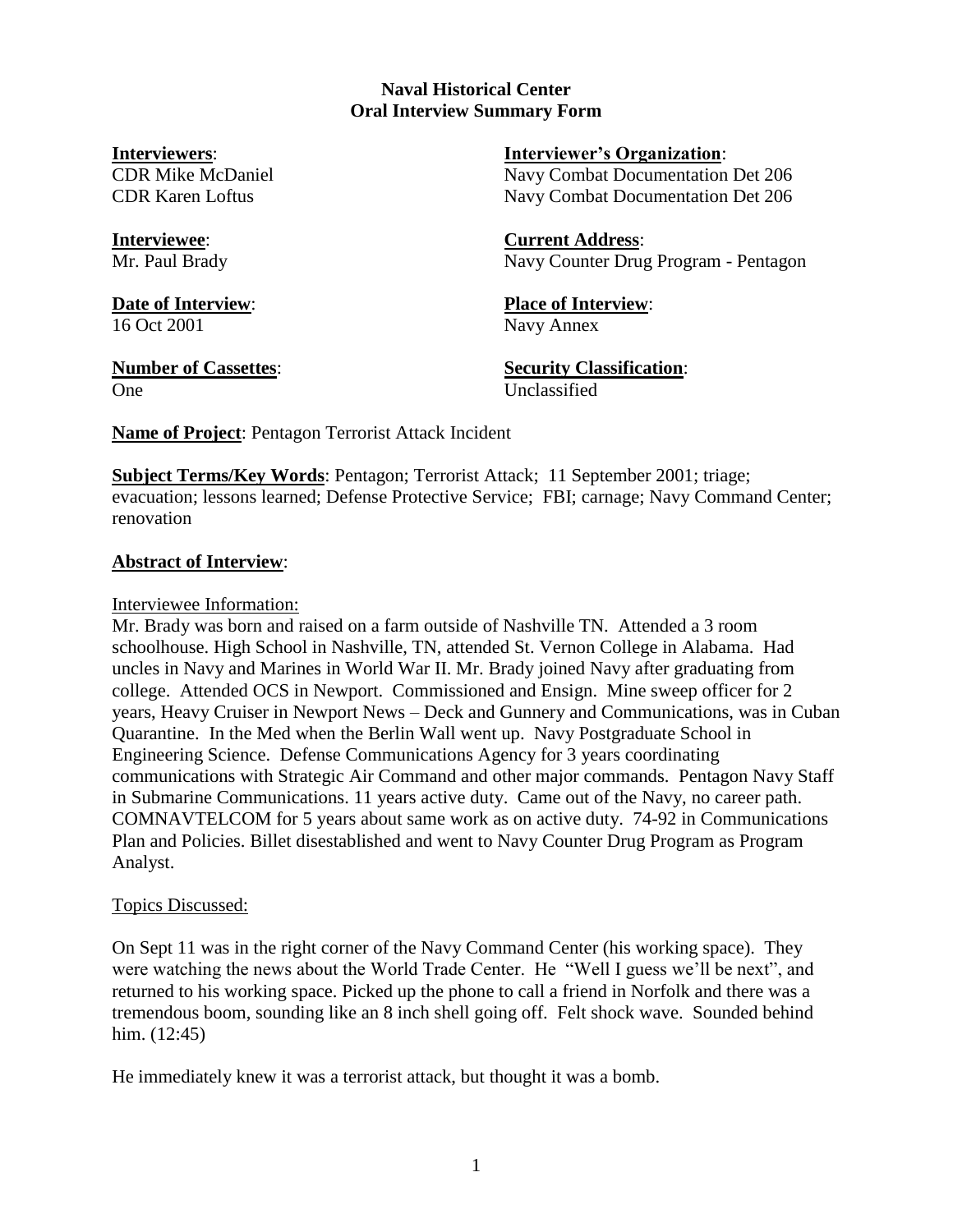Explosion forced him out of his seat and to the floor. Ribs got clobbered. Kept head down. Air filled with acrid, noxious smoke. No lights in the center, sprinkler came on. Alternative power source did not come on because the plane took the generator for it out when it came through.

Mr. Brady stood up and looked around to see if anyone else around. Heard no sound after the explosion. Complete blackness, choking smoke. Looked for his assistant on his right. Glimmer of light through the smoke and dust. Crawled on the floor to a four foot wide hole in the base of the wall between his office space and the alley way between C and D rings. Mr. Lloyd, his assistant, was already there. Climbed over a jumble of debris and made way out to alleyway. Fire breaking out down the alleyway. 10 or 15 people in alleyway. 4 or 5 got under window. Army major trying to break the window on the second deck above them to get himself and his people out. The people on the ground made a human safety net for them. Went down alleyway until they found the central corridor to the courtyard. Never saw parts of a plane or anything else that could have knocked the hole in the wall that he escaped from, may have been from a shock wave.

Drove home. Traffic heavy. Son called to check on him. At this time he learned that it was a plane hitting the Pentagon and not an explosion.

(25:53) He learned later that when the firemen entered the Command Center 15 minutes after he escaped the room was full of flames and they had to fight their way in with fire extinguishers.

(27:11) Describes what LCDR Tarentino reported seeing when he brought the rescue party into the Command Center including airplane tires. Describes rescue of Jerry Hinson from the Command Center by LCDR Tarentino and his rescue crew. He had to be pried out from bookcases and metal shelving with fire rapidly approaching in order to be rescued.

Discusses how if something like this would have happened during his time in the Navy during the Cuban Blockade or in the Med he wouldn't have been surprised. But, he never expected something like this to happen in the Pentagon. Can't let your guard down.

Comfort in the fact that this had brought Americans together. Children can sing God Bless America in schools

Lessons Learned – stay prepared spiritually and materially. Can't let this happen again Provide good strong intelligence network

Be aware of what is going on in the country

Listen to see what is going on.

At least when we were in a confrontational role with the Soviet Union they were rational people, these people are not.

Thoughts about our going after military targets and hitting innocent Afghanistan civilians. We are not trying to kill the innocents. We are doing what we have to do.

Discusses Rick Sandelli, another person in the Command Center, getting out via another exit. Apparently he was able to get out a locked door because when the power went out the electronic locks were sprung.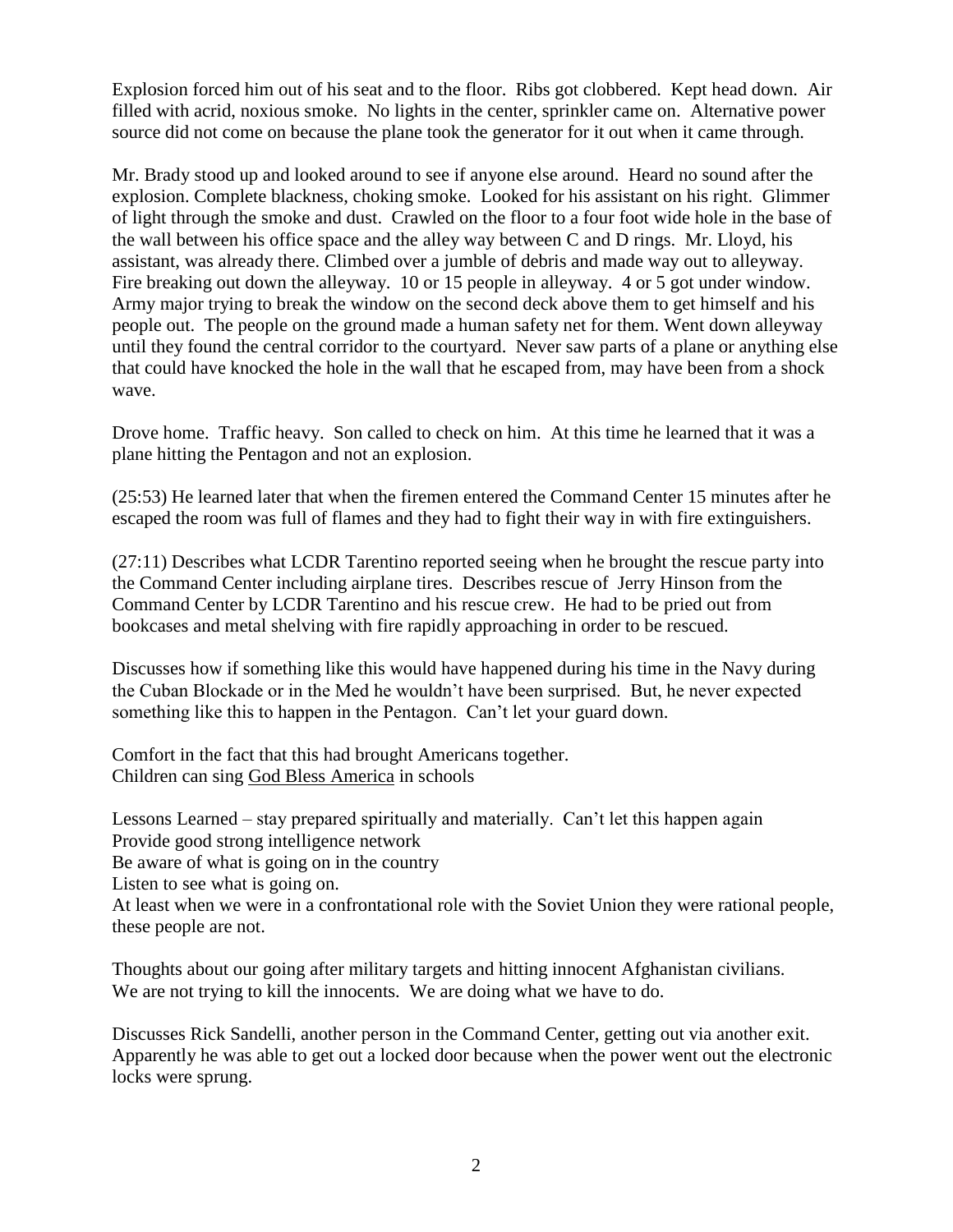The people in the main part of the Command Center, watch captains were all killed. People in the Meteorology department with the exception of the Lieutenant were all killed. The Intel plot lost a lot of people. One who got out alive was a Lieutenant who was badly burned and had smoke inhalation (LT Shaefer).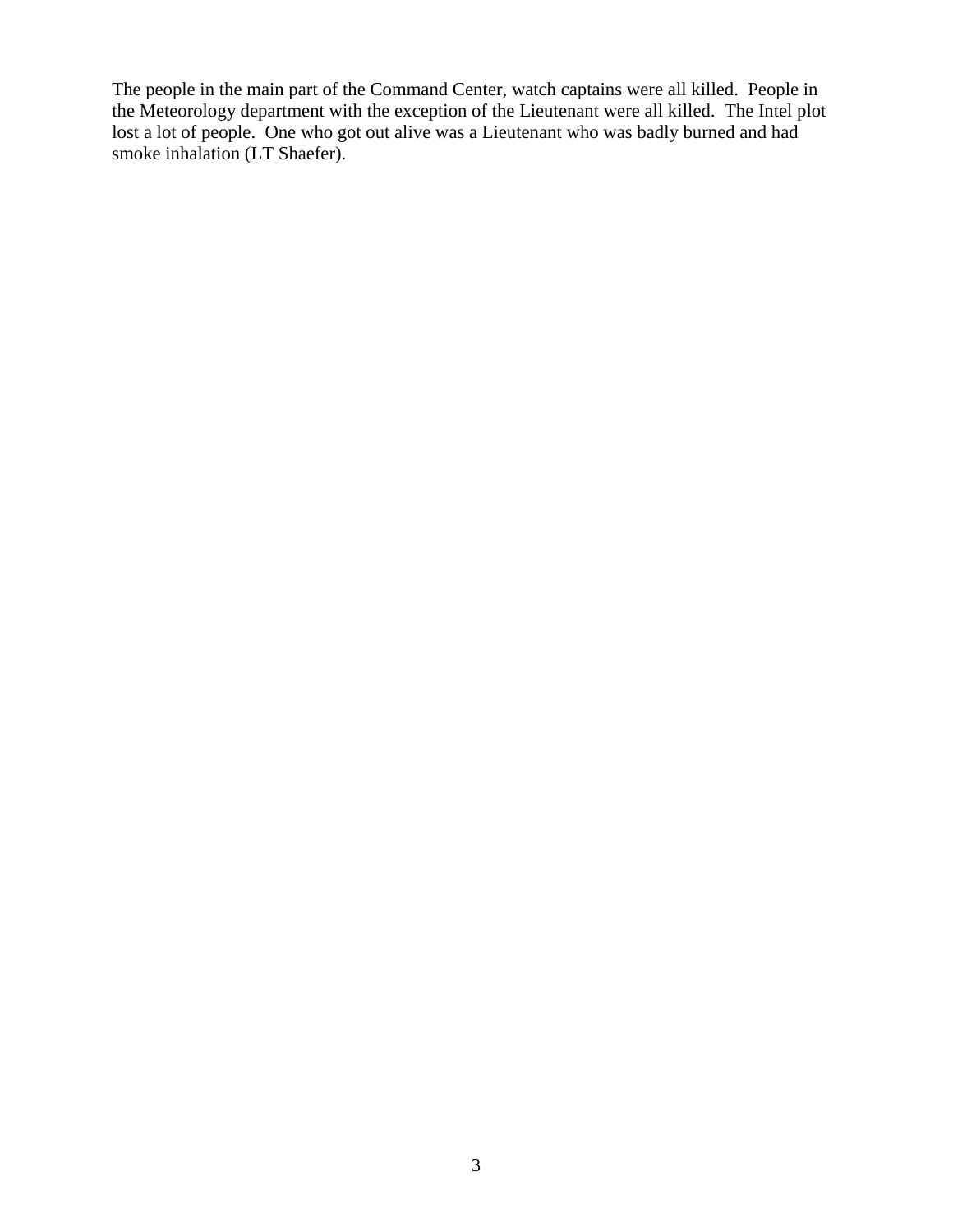#### **Naval Historical Center Oral Interview Summary Form**

CAPT(s) Mike McDaniel Navy Historical Center CDR Karen Loftus

**Interviewers**: **Interviewer's Organization**:

Paul Brady

**Interviewee**: **Current Address**:

**Date of Interview:** 16 October 2001 **Place of Interview**: Navy Annex

**Number of Cassettes**: One **Security Classification**: Unclassified

**Name of Project**: Pentagon Terrorist Attack Incident

**Subject Terms/Key Words**: Pentagon; Terrorist Attack; 11 September 2001; triage; evacuation; lessons learned; Defense Protective Service; FBI; carnage; Navy Command Center; renovation

**Interviewee Information**: Born and raised on a farm out side of Nashville, Tennessee. After college he joined the Navy. Went through OCS in Newport, RI. Left the Navy as a LCDR after 11 years. Worked for the Navy as a civilian as a communication specialist. Worked on OPNAV staff from 1974 to 1992 in Communications, Plans and Policies. From there went to Navy Counter Drug Office where he has been until the present. He was in the Navy Command Center at the Navy Counter Drug desk on 11 September 2001.

Topics Discussed:

- Q. Take us through your whole morning on September  $11<sup>th</sup>$ .
- A. I came in and went in through the blast doors. Went to my desk and sat down. It was a usual routine morning. We had our morning staff meeting at 0730 at which we discussed what was going on for the program next year—chances of getting money out of OSD, etc. Then I went to my workstation, which was over next to the wall over there. My assistant, Mr. Lloyd, and I started working on some spreadsheets for the ODC Counter Drug Office. We had a small five-foot room divider between us and the Command Center. There was a big TV mounted on a platform in the Command Center, but visible to us.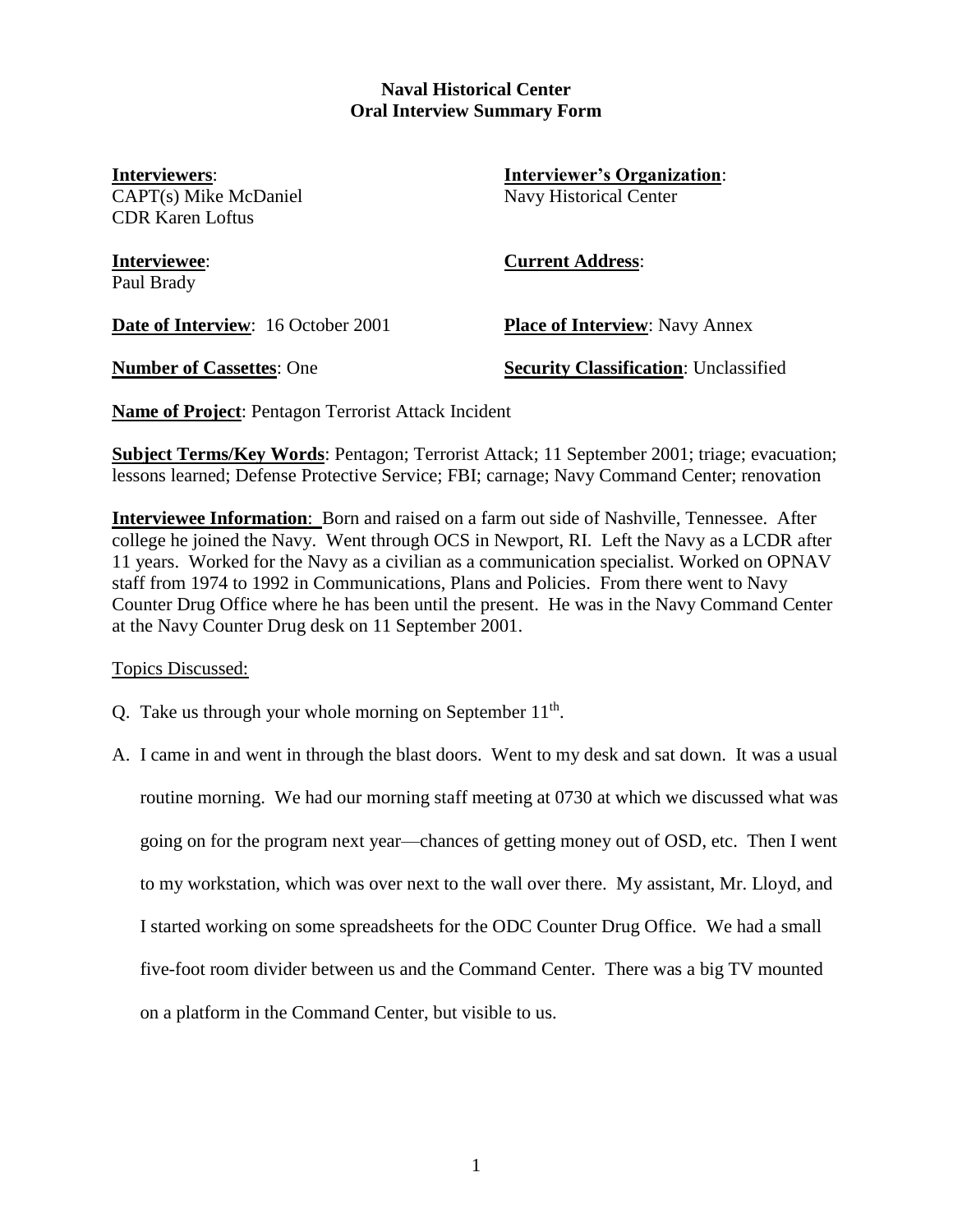The Second Class Petty Officer (who died in the attack) said, "My God! A plane just hit the World Trade Center!" This was when the first plane hit. We all thought it was maybe a civilian plane—that someone has misjudged his approach to the airport up there. We all started looking at it and as soon as I saw all the smoke coming out of there, I knew it wasn't any twin-engine piper or anything of this nature. And you could see the big hole in the wall. The commentator was speculating on what it was. He mentioned the B-25 that crashed into the Empire State Building back in whenever it was. The word terrorism was not mentioned. They were really questioning that it wasn't a private plane, that it was a large plane based on the size of the hole and the tremendous smoke and fire.

Then when the second plane crashed, we all knew it was a deliberate act of terrorism because we saw the plane coming in. It went full speed ahead into the side of the building as the fireball erupted out the other side.

- Q. You were watching that live?
- A. We were watching that live on TV and the President's very brief speech while he was talking to the kids down in Florida.
- Q. And that happened before the Pentagon?
- A. Yes. Yes. It happened just maybe a minute or so before the plane hit the Pentagon. So, I had some papers to give to my boss, Mr. Hensen, for him to take a look at. I walked over around the corner. His office was built separate from the rest of us. The rest of us were in an open bay area and he had an enclosed office. He and Jack Punches, his assistant, were watching the TV, and the rerun over and over again of the second plane hitting the North Tower, watching in horrified fascination. I dropped the papers on Jerry's desk and said,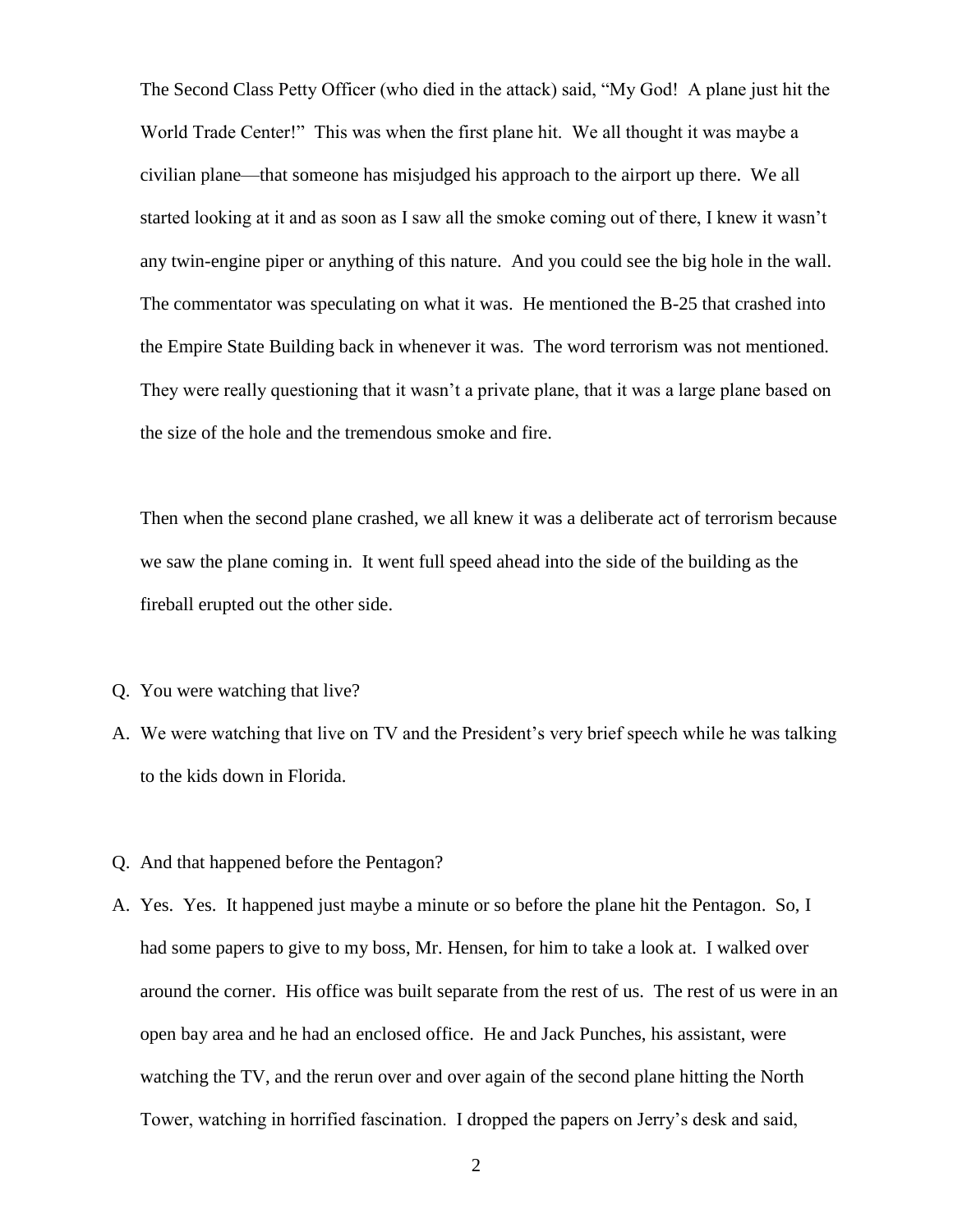"Well, I guess we'll be next on their list." I turned around, went back to my workstation and sat down at my desk. I obviously didn't have my mind on what I was doing. I picked up the phone and was going to call down to Norfolk to USGEFCOM.

There was this tremendous boom! It sounded like an 8-inch shell going off. That's the closest I can describe it. You could feel the shock wave going through the building. It sounded like it was behind me, not a specific direction, but the blast came from the back. It was not a sharp blast, it was just a heavy boom. I knew that it was a terrorist attack. There was no doubt in my mind. I thought though, that it was a bomb that someone had but a bomb outside our partition area. The force of the explosion forced me out of my seat and down onto the floor between my chair and my desk, my workstation. In the process, my ribs got clobbered as I went down. I kept my head down—funny how all your training comes back to you. The air was filled with this noxious, acrid smoke. There were no lights in the Center. All the lights went out. The sprinklers came on. The alternate power source did not come on because, as we learned later, the generator for the alternate power was outside the building on a concrete pad right next to the heliport. So, when the plane came through, it took out the alternate power source before it hit the building.

As soon as the ceiling tiles quit falling and the room dividers quit flapping across the room, I stood up to see if there was anyone else around because I had heard no sound from anybody. I think I might have heard a yell or something at the time of the initial explosion from the back of the Command Center, but I couldn't swear to that. Maybe I did, and maybe I didn't. But I heard no sound whatsoever after the explosion. As I said, it was complete blackness, and the air was filled with choking smoke. I knew I had to get out of there. I was afraid of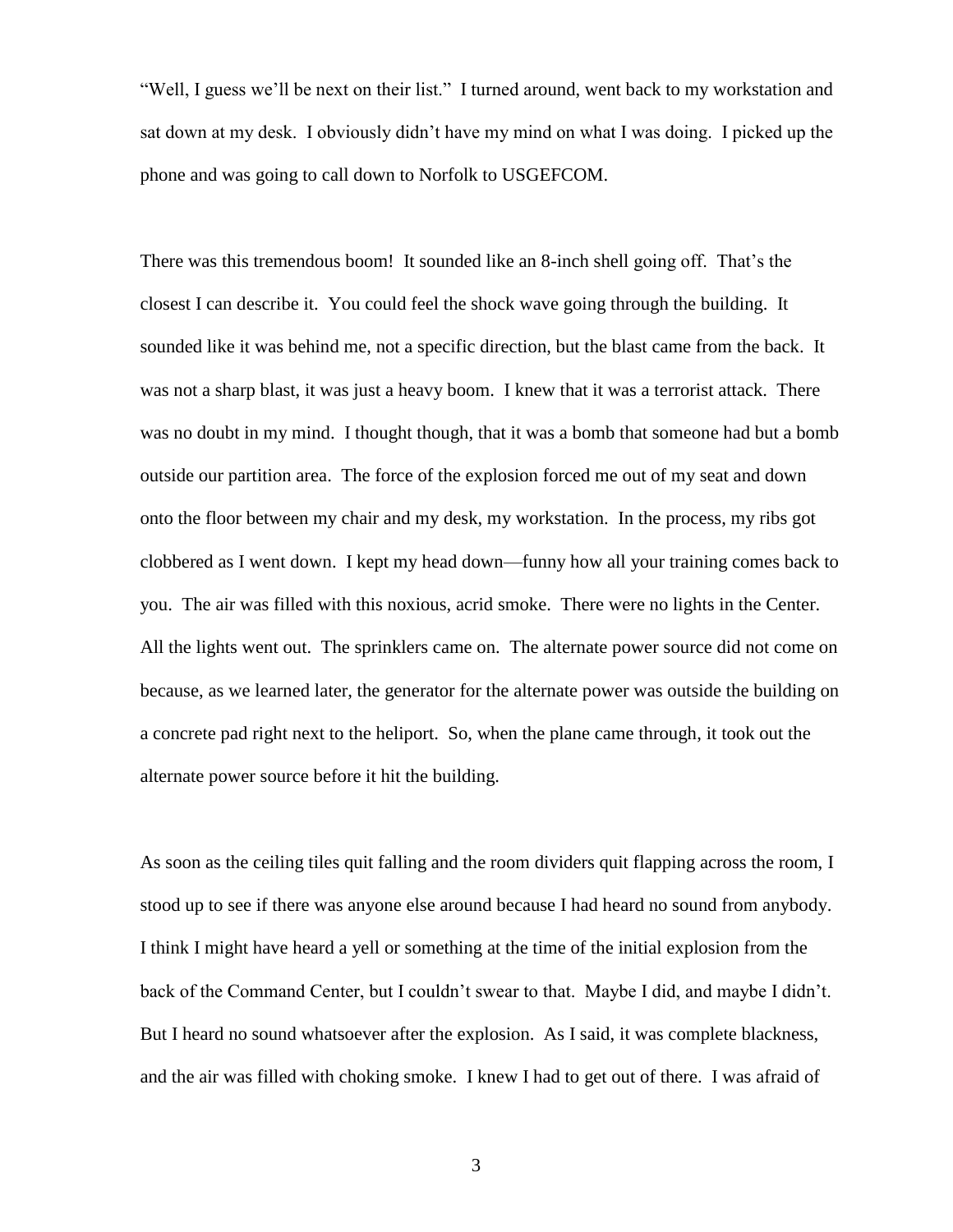fire. I was afraid of a second explosion because I figured if this was a terrorist attack, there could very easily be a second explosion. I said, "My God, please get me out of here."

I turned in the direction of where my assistant was working, which was off to my right, to see if I was the only one alive in there. I was going to call out to Trip, "Let's try to get out of here!" There was this glimmer of light through the smoke through the dust that looked like it was coming from—it was just a general illumination type light. It wasn't direct sun light or anything, it was just light shinning through. I immediately got on my hands and knees and crawled across the floor because I knew had to stay below the smoke line. There was this four-foot wide hole in this masonry wall between out office space and the alleyway between the C and the D Rings. Mr. Lloyd was already out there. I asked him later on, "Trip, was there anything that could have blown through and blasted that hole out?" He said, "No. I was sitting at my desk when the shock wave came through, and it turned my desk over. I hit the floor and look up and there was this big hole in the wall right where the desk had been."

There was a lot of masonry rubble and big push-carts, like the contractors use when they are in the process of the renovation work, all piled in a jumbled heap out there. We climbed over that and made our way around down this alleyway. By this time there were fires breaking out on the second floor over this alleyway, which was on the Army section, which is why the Army lost so many people up there. But this time, there about 10-15 people out there, mostly guys. Four or five of them got underneath this window—this Army Major was trying to break so he and his people could get out of the space up there on the second deck—it was maybe 10-15 feet above the ground, I guess.

4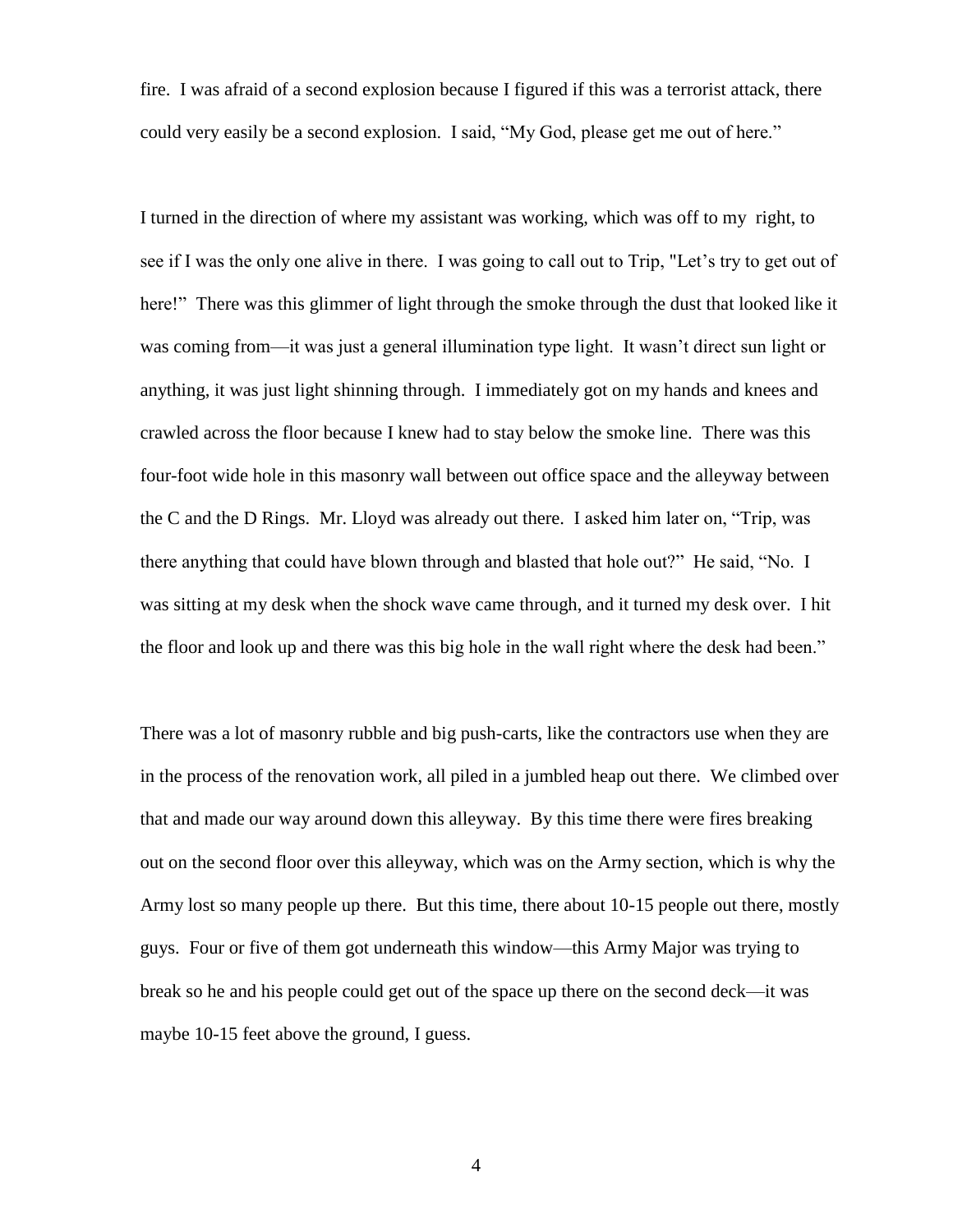They managed to break the window. He eased himself out and dropped down. They caught him like a human safety net. Then a couple of other people jumped out the window the same way. They had these heavy metal-grate fences across there, a heavy gate with paddle locks on it, so one of the more agile enlisted guys that was smaller in stature climbed up and forced the gate open far enough that he could get through between the gate and the chain-link fence. He found somebody who had some keys for the gate. This was because in our efforts to protect ourselves from terrorism, the padlock fence was locked.

He found the keys, came back, unlocked the gate, and we all went streaming out down the corridor until we got to the  $7<sup>th</sup>$  or  $8<sup>th</sup>$  corridor that went to the central court yard, to Ground Zero out there. I looked back over my shoulder and I could see these tremendous columns of black oily smoke rising up from behind the Pentagon over my shoulder. When I was out in the alley, I admit, I was not holding materiel inspections to see what was out there, but I didn't see any parts of a plane that would have knocked this hole in the wall. I can only surmise that it was due to some shock wave or stress fracture in the wall something like that. Anyway, it blew this hole out. It was about four feet by four feet. I didn't even have to crawl out of it. I bent over, but it was not a matter of crawling through a small hole.

We started on our way out to Ground Zero area, and the rumor was that there was another plane coming in. So, I turned to Trip and said, "Trip, let's get the hell out of here." He said, "I'm with ya." We went out the passageway from the center courtyard out to South Parking and headed for my car. I reached into my pocket and there were my car keys. Normally, when I'm driving, I lock the car door (so someone doesn't steal my parking pass, like they did one time before) and drop the keys in my jacket pocket. This time I didn't. I'd put them in my trousers pocket. The Good Lord and Our Blessed Mother was looking out for me. My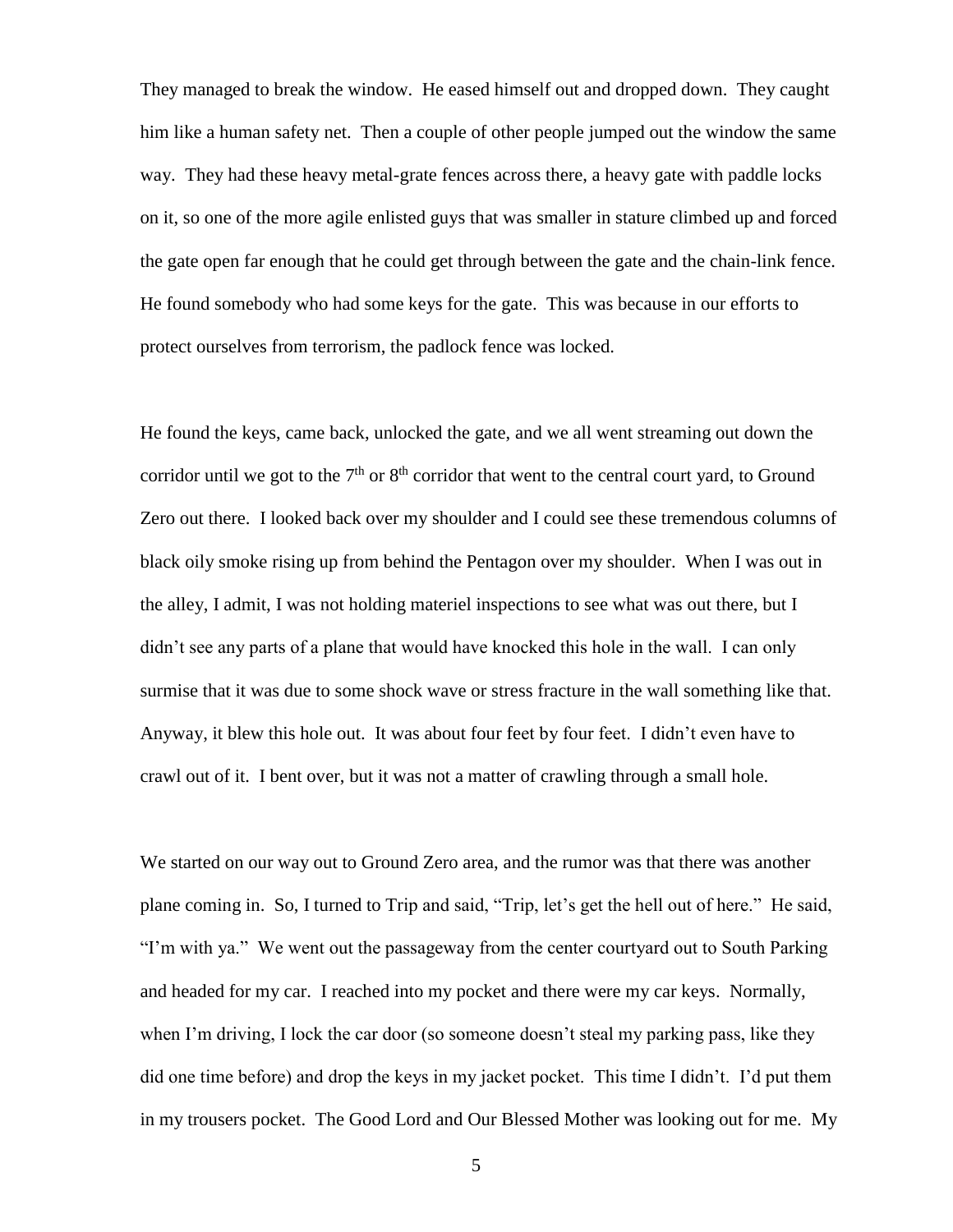billfold, ID's, money, everything I had in my jacket pocket were all gone. They were in the building. We'd both been in deep trouble if we hadn't had the car keys.

I drove on home down I-395. The traffic was already starting to be bumper-to-bumper at full stop going North toward Washington. It was real light coming out. People were already starting to gawk and look at the big black clouds of smoke coming up from the Pentagon. We drove out without any problem. When we got to Landmark Shopping Center, the traffic was starting to back up so we pulled off at 236. I dropped Trip off about a block and a half from his house on Little River Turnpike. I drove on home. I got home and pulled into the carport. My wife was down in Quantico with my daughter who delivered her baby about a week before. I was the only one at home. The phone was ringing off the hook. It was my son who is a naval civil engineer out in San Diego. He said, "Dad, what's going on?" I said I didn't know but that we had a major explosion at the Pentagon. It was a terrorist attack. He told me that an airliner just hit the Pentagon. I said well, that explains a lot of things. We chatted for a few minutes and I assured him that I was all right. I was on the phone the rest of the day, talking to people and telling them I was alive and well.

I didn't have time to think of what had happened until later on. The main thing was, was the complete terror of being in that complete blackened space with everything that was going on without being able to see you hand in front of your face. I could really identify with the people in the [USS] UTAH at Pearl Harbor who were trapped below decks. Secondly, I'm firmly convinced, and will be convinced until my dying day, that it was God's Providence that got me out of there.

Q. He made that hole in the wall, didn't He?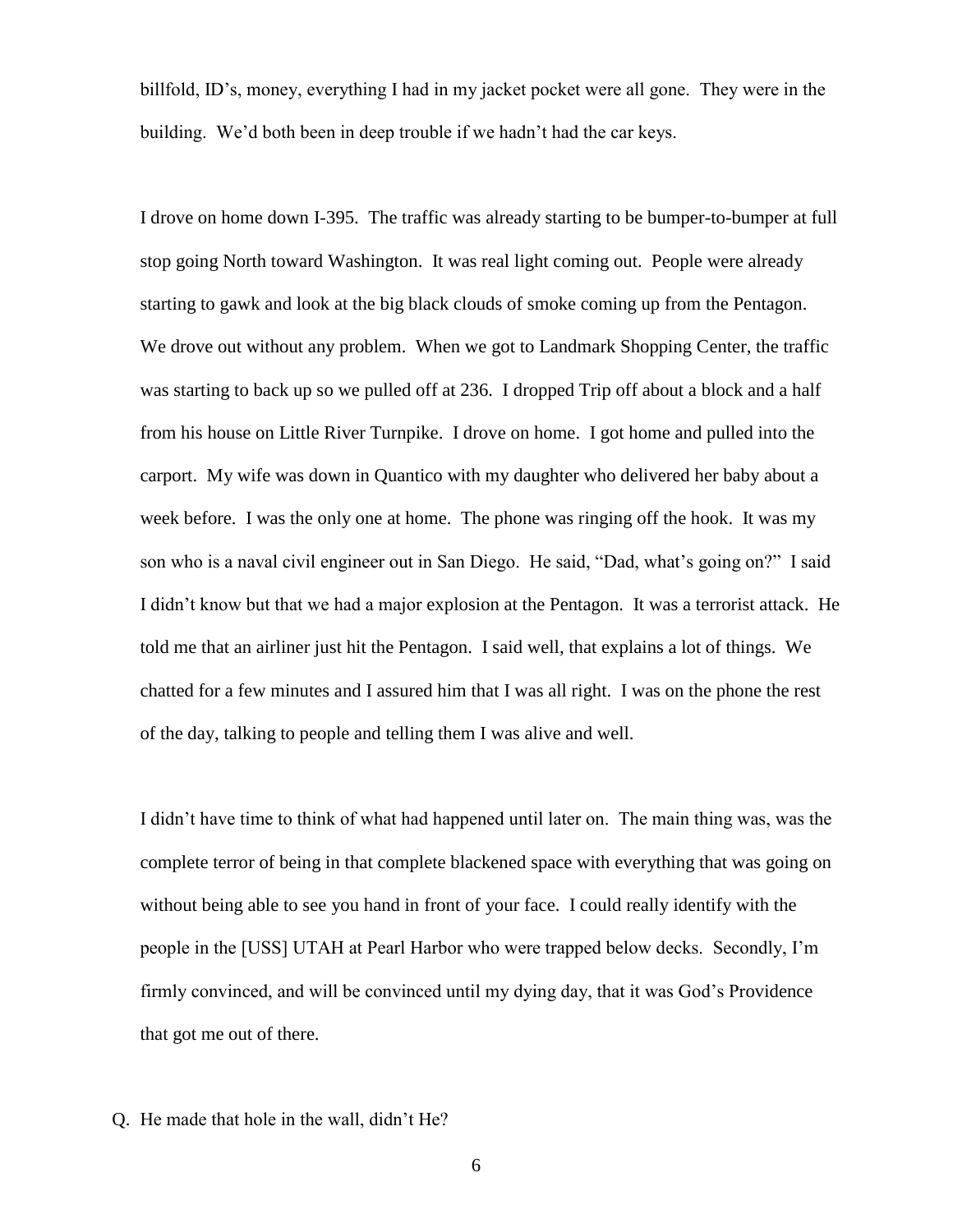A. He made that hole in the wall. I learned later that about 15 minutes after we got out of there, the Arlington County Firemen who were trying to fight the fires in the Command Center, and so on, they came in though the same hole that we went out of in that alleyway. The room in there was completely full of flames from all the gas fumes that were in the air. They had to fight their way in with fire extinguishers before they could begin to fight the fire in the Command Center. We would have been dead if we hadn't found that way out.

Jerry Hensen, my boss, was talking to two Petty Officers in his office when the explosion came. Apparently, Jack Punches, the guy who had flown P-3's, and was a retired Navy Captain, had gone into the main part of the Command Center for some reason. I'm sure he was instantly killed. LCDR Tarantino was with the rescue party. I'm not sure how they got into the place, but I understand that there was another hole blown in the wall and they were able to get into the space.

Jerry was found pinned under a bookcase and some metal girders or supports that had fallen from the ceiling. There was an aircraft tire in the passageway and a portion of the aircraft shell hanging in the overhead, with cables and stuff like that hanging down from it. It looked like it was from the area around the cockpit because of the painting on the side of the plane: "American Airlines" insignia and strips. He has significant cuts on his face, which they did a great job on over at the hospital. There's no signs of them now--excellent plastic surgery. His main problem was smoke inhalation. He inhaled a lot of smoke.

He said he kept calling out to people. The Petty Officers that were with him were calling for help. Finally, Commander Tarantino and the people that were helping him rescued them and got them out of there. They had to really pry Jerry out from under all the stuff that had fallen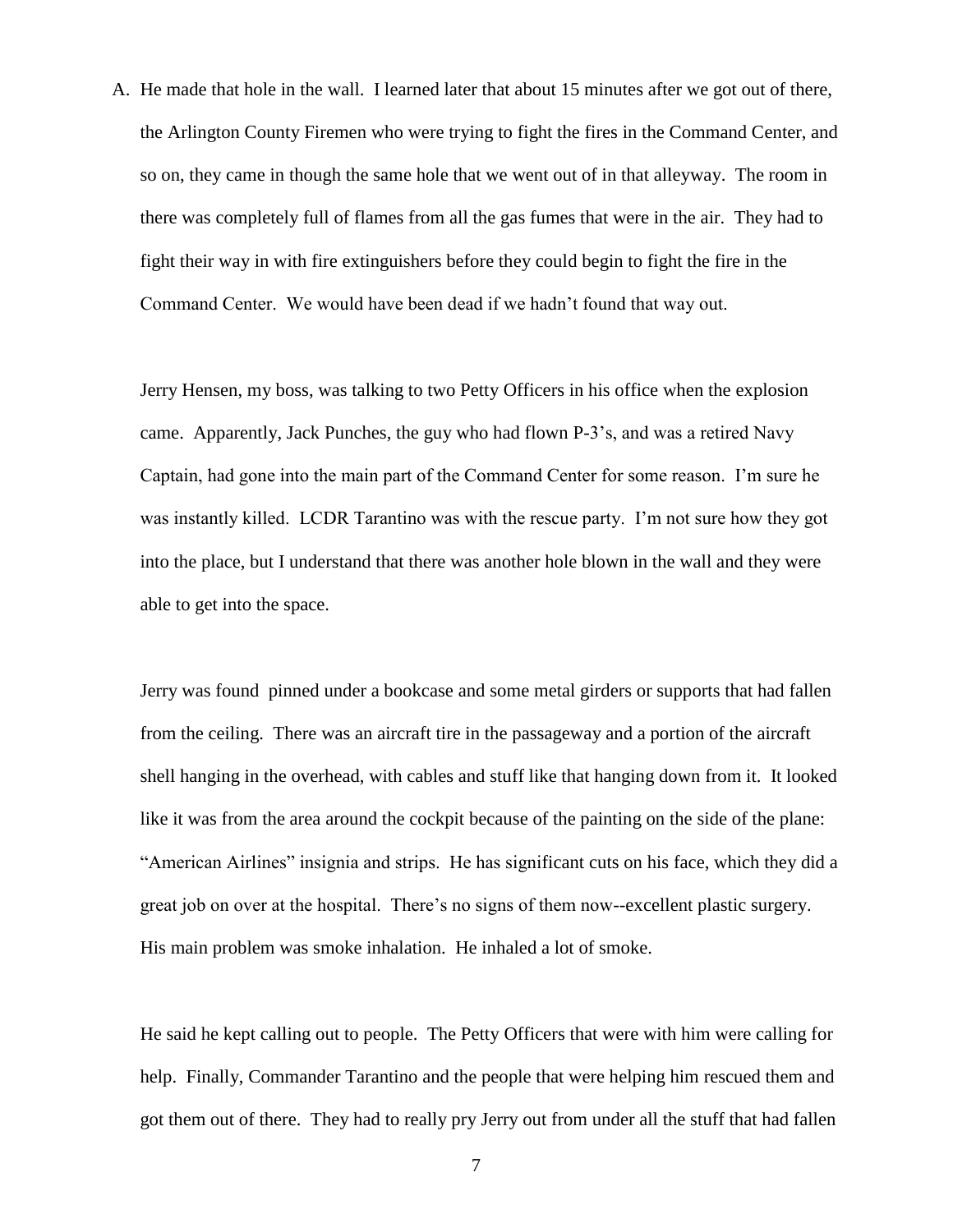on him. The fire was getting closer to him all the time. Again, there was no light any place in the building, so he couldn't see anything that was going on. He was completely immobilized under all the wreckage in there and the fire was getting closer to him. He inhaled a lot of smoke. His lungs were in pretty bad shape for about a week and a half until he got his lungs cleaned out. So that essentially is the story.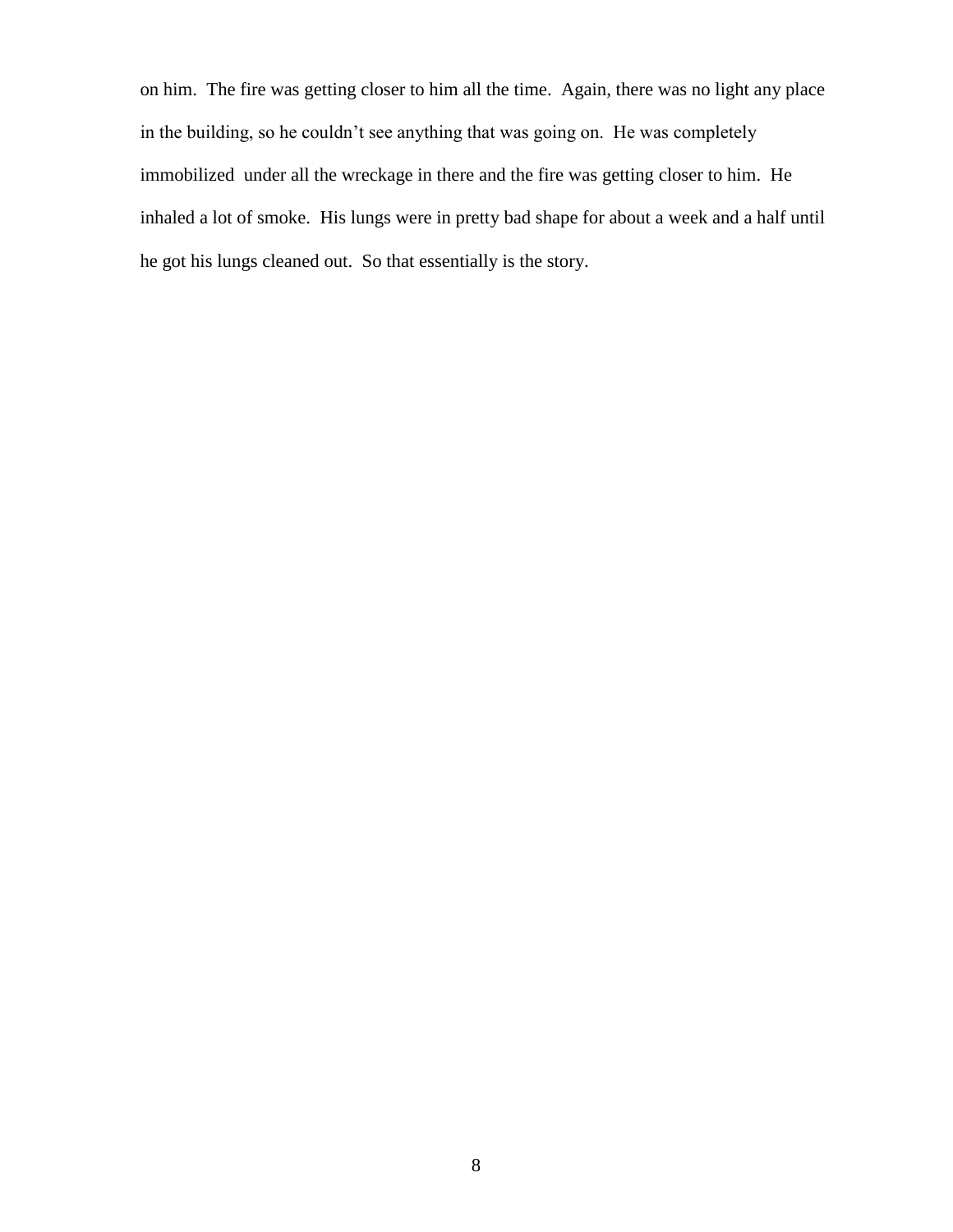Q. It sounds like your office is the only one that didn't have debris in it. You said you pretty much walked right out?

A. Well, I didn't see anything, and I didn't fall over anything. But I could sense that there was stuff on the floor—like the room dividers and crap like that that had fallen over and the tiles that had come down from the ceiling—but no, as far as any major items, like airplane parts or anything like that in the immediate area, there was none. I had minor cuts and scrapes. I had a puncture wound in my arm here. It looked like someone had jabbed me in the arm with a broad bladed screwdriver. Blood was pouring out profusely, but it wasn't arterial blood, it wasn't spurting, so I knew I didn't really have anything to worry about on that score. I tied a handkerchief around it before I got in the car, then I washed it out with water and liquid detergent and then poured peroxide in it, put antibiotic on it and then dressed it.

I went into the doctor the next day for a tetanus shot. I asked him to check my lungs, and he said they were okay. He checked the place on my arm. I asked if I would need a tetanus shot or anything, and he said no, that it was healing up. On the day it happened, while I was driving home, the hematoma on my arm was as big as a pigeon's egg. That all went down over night. I haven't had any problem with it. In fact, it's healed up now, and scarred over. The Good Lord was really with us. There is no question in my mind about that.

- Q. When did your wife get home? When did you first see her after that?
- A. That afternoon. She stayed with my daughter until her husband got home, then she drove home. It was one of situations that—well, if something like that had happened during the Cuban Blockade, or in the Med, or something like that, it wouldn't have surprised me. But the Pentagon is supposed to be the safest place in the world. You don't think of something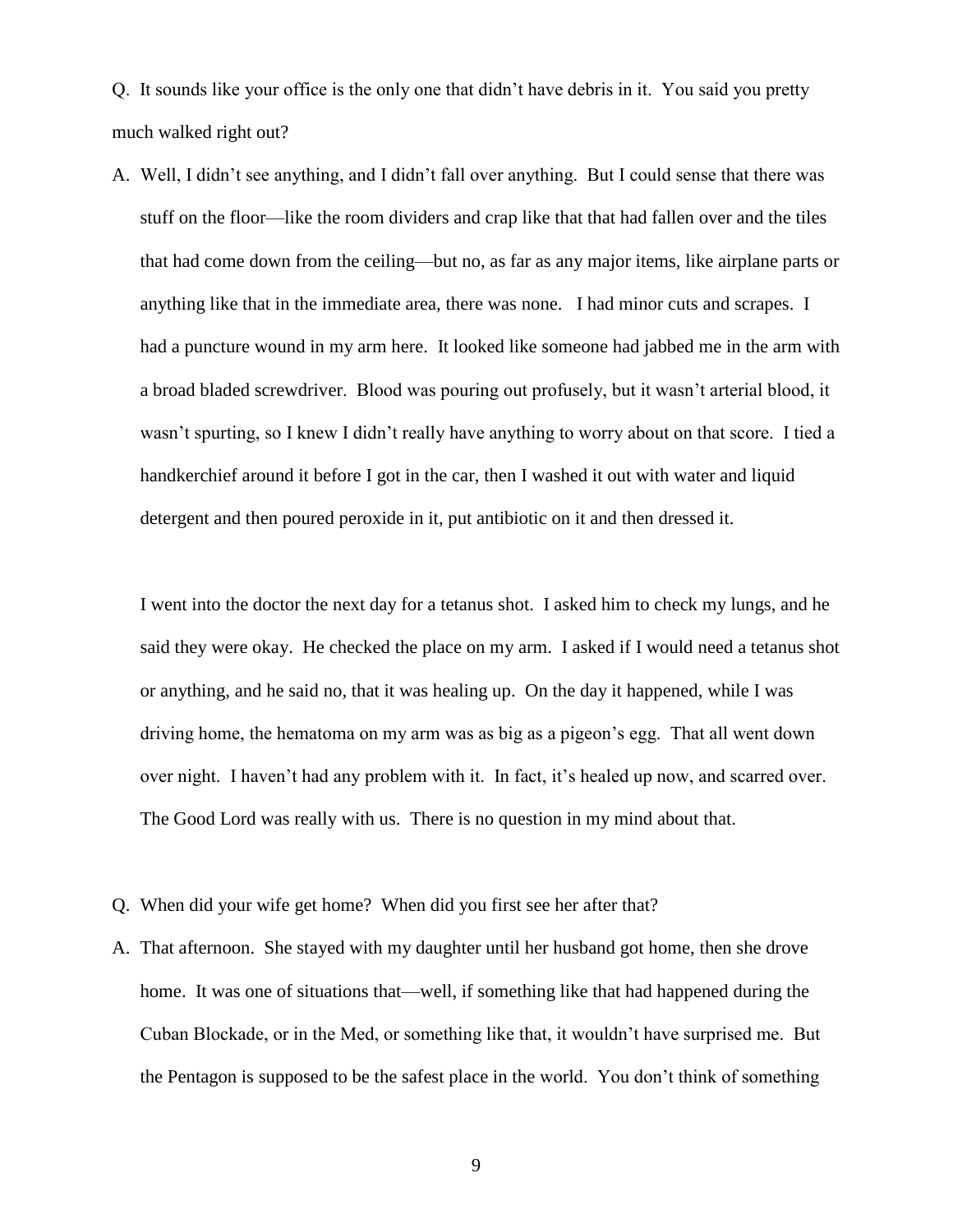like that happening in the safety of your own capital city. I'll tell you, it's a lesson for all of us. You can't let your guard down.

Q. How many children do you have?

A. Seven.

- Q. How many grandchildren?
- A. Ten. I have three boys and four girls. All of my sons are either in the Navy or were in the Navy. My oldest son is a LCDR in the Reserves as an Intel Officer out at Suitland, [Maryland]. My second oldest is out of the Navy and is a production manager with a paper mill up in New Hampshire. My youngest son graduated from the Naval Academy. He's in the Civil Engineering Corps. He's station out at Gulfport but was on detachment to San Diego when the event happened.
- Q. Have you had a chance to talk to them at all about your experience?
- A. Yes. I have a daughter who was an Air Force Nurse. She's living in the Front Royal, Virginia, area. She came over that evening with her stethoscope and examined me to see if I had anything in my lungs. That was my concern. I knew the cuts were superficial. So, we've been a service family. I can't over emphasize my firm belief in Divine Providence.
- Q. Have you always had a strong faith?
- A. Yes. Yes. At times, I didn't practice it the way I should have, I had it. So, I think the lesson is there for any of us. We have to stay prepared. Both spiritually and materially. We can't let something like this happen again.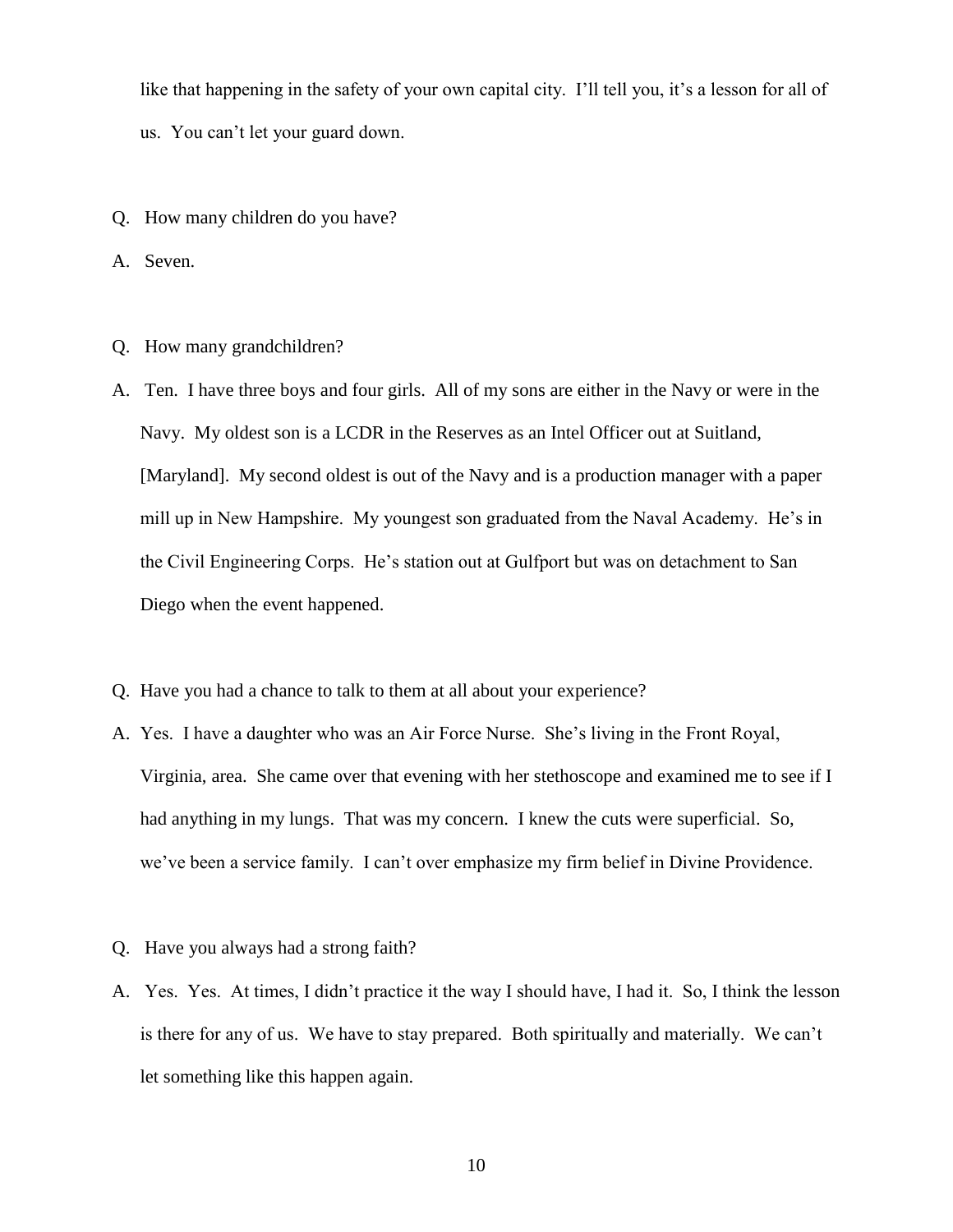- Q. Do you feel comforted by the fact that this seems to have brought Americans together?
- A. Yes! Very definitely it has. When kids can sing "God Bless America" in the schools and certain individuals or groups are muzzled, which I won't name, there is a spirit of revival in the spirit of faith in our Country and our society. God knows, it needed it.
- Q. Can you think of any lessons learned from the incident?
- A. Yes. Provide for a good strong intelligence network based upon human intelligence, as well as signal intelligence. Be aware of what's going on in the country. These people were training and learning how to fly airliners, but not take off or landings. Somebody should have thought, "Dugh? What's with these guys?" Listen to what's going on. We had a warning with the [USS] COLE, which nobody took. When you are dealing with a mad dog, you have to treat it accordingly. I mean, those people hate us. You can't sit and reason with them. When we were in a confrontational mode with the Soviet Union, at least they were rational people that you could deal with. These people are not.
- Q. Because you have such a strong faith, what do you think about the media talking about incidents of civilian casualties from our bombing campaign?
- A. Incidents from our bombing in Afghanistan? Things happen. We are not deliberately trying to kill Afghan civilians. God knows, their life is miserable enough as it is. But let's face it. When you send in air strikes, some of those weapons are going to go off target. You're going to get bad data input on the exact coordinates for targets and so on. It's too bad that things like that happen. It is not the intent of our country to cause these deaths when we are going after military targets of the people who are trying to destroy us. Things happen.

11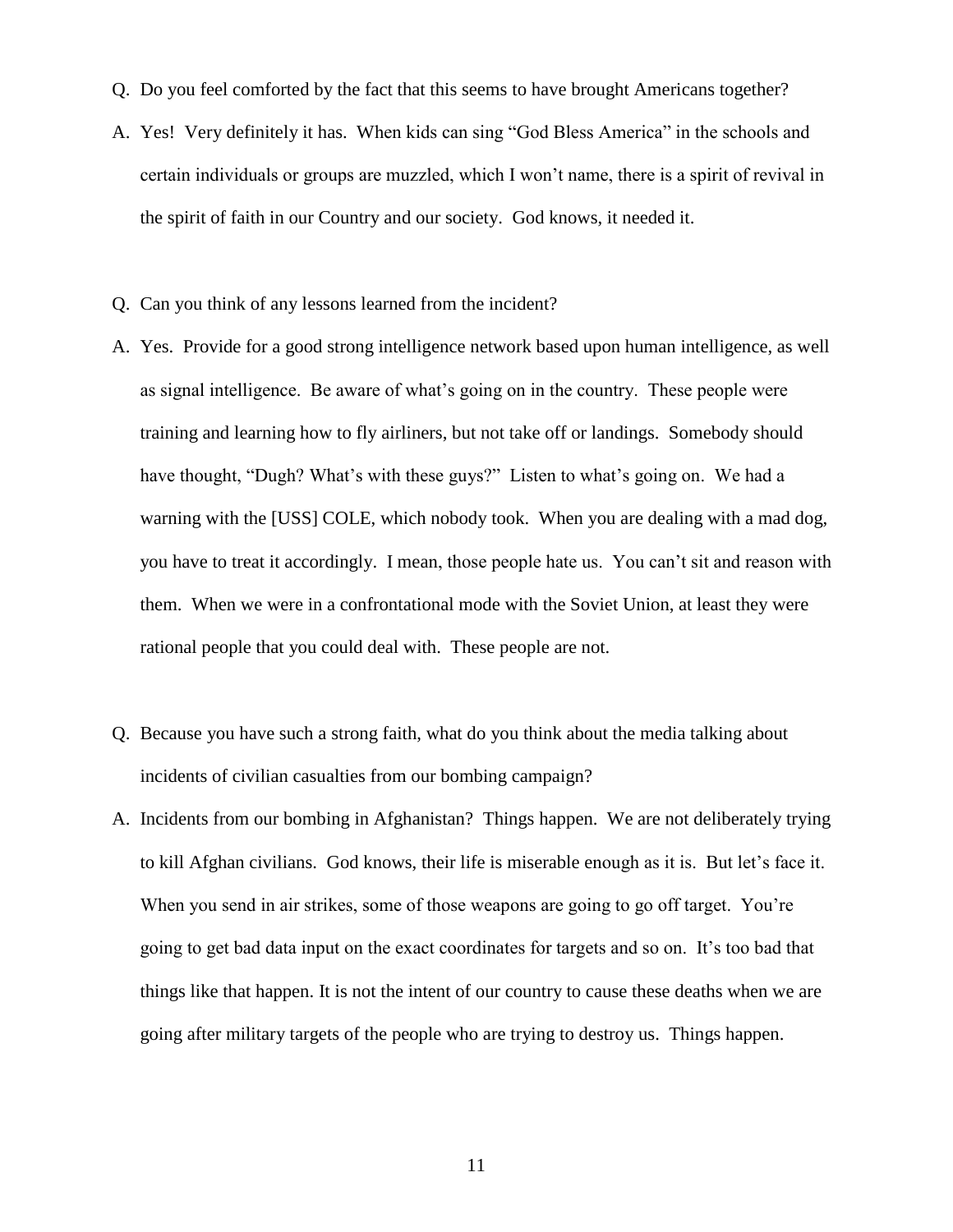- Q. As a father and a grandfather, with all the experiences you've had in your lifetime, what are you sharing, particularly with your grandchildren, about the world they are going to growing up in? It's obviously going to be different than it's been before.
- A. Stay close to God. Practice their faith. Don't be deceived by the propaganda and so on that's in our country. Keep our country strong. Don't take any crap off anybody.
- Q. As you have processed through the last month, obviously you were spared for a reason. What kind of thoughts does that bring to you in your conversations with the Lord?
- A. I am just very thankful. I thank the Good Lord and our Blessed Mother every day. I am more fervent in my prayer live and my spiritual life. I pray for those who don't know the Lord to come to their senses. I pray for the guidance of the Holy Spirit upon our President and the decisions he's having to make. But mostly, it's deepened my faith in the Lord. I'm asking the Lord what he wants me to do because I agree with you. Obviously, I'm here for a reason. My life was spared for a reason. I'm like the Ancient Mariner in Coleridge's Rime. I keep telling my story to anyone who will listen.
- Q. What a privilege it's been to talk with you.
- A. It's been my privilege to share this story with you. If anybody listens, and takes to heart what has happened. Last night, I was watching the NBC two-hour special on the firemen and policemen up in New York. You talk about serious heroism. These guys. That's the lesson for our Country.
- Q. Is there anybody else that we should talk with?

A. If you can get a hold of Mr. Jerry Hensen, yes. Mr. Wallace Lloyd. He's also in the Naval Reserve. He was flying P-3's for several years on active duty and is now in the Naval Reserves.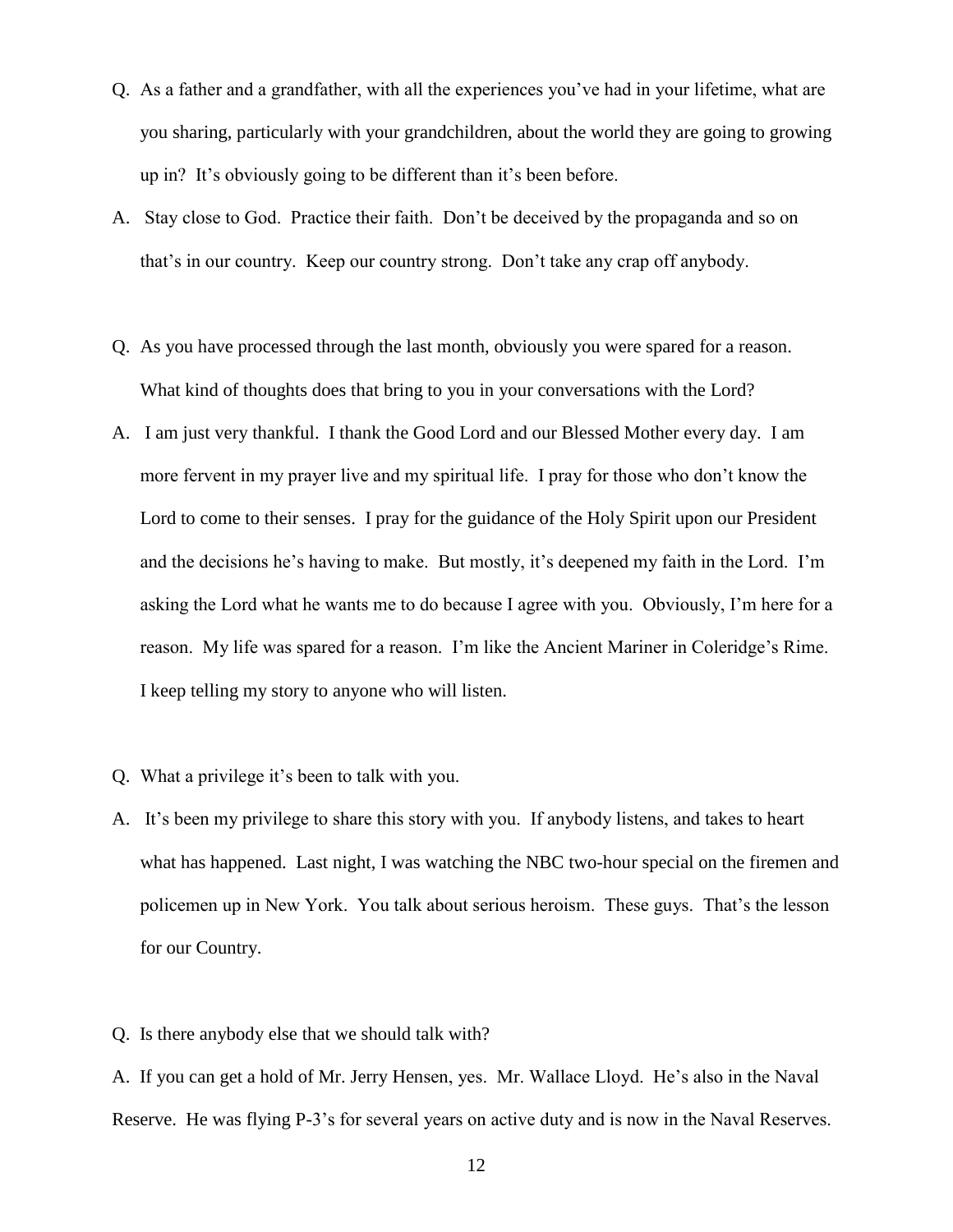This made quite an impression on him. Rick Sandelli. He's in our office. I'm not sure how he got out, but he climbed over a lot of debris and got out another door off to one side.

Q. Can you think of anything else you would like to add for the historical record? A. Not that I haven't already shared. One of the fears I had was with the locks. Since all the locks are electronic, I wasn't sure whether we'd be able to get out. But apparently, when the current went off, the locks were freed. From what I understand from Rick, he was able to open the lock. It was near where one of the conference rooms was. There was a passageway there that went out. It was an emergency exit, as I understand it, and he was able to get out that way. He got out into the alley about the same time we came through the hole in the wall.

Q. Did you see him out there?

A. Yes.

- Q. Did you see Lieutenant Shaffer out there?
- A. I don't know Lieutenant Shaffer. Maybe I'd recognize him if I saw him. There were about 35 people in the Command Center and only 9 of us got out alive.
- Q. Nine?
- A. Yes. Myself, Rick Sandelli, Jerry [Hensen], and Mr. [Wallace] Lloyd. There were five other people from other parts of the Command Center. There was a Navy LT McHuen, I think, she was from Meteorology. There were the two Petty Officers, Petty Officer Williams and Petty Officer Lewis.
- Q. They were the ones in with Mr. Hensen?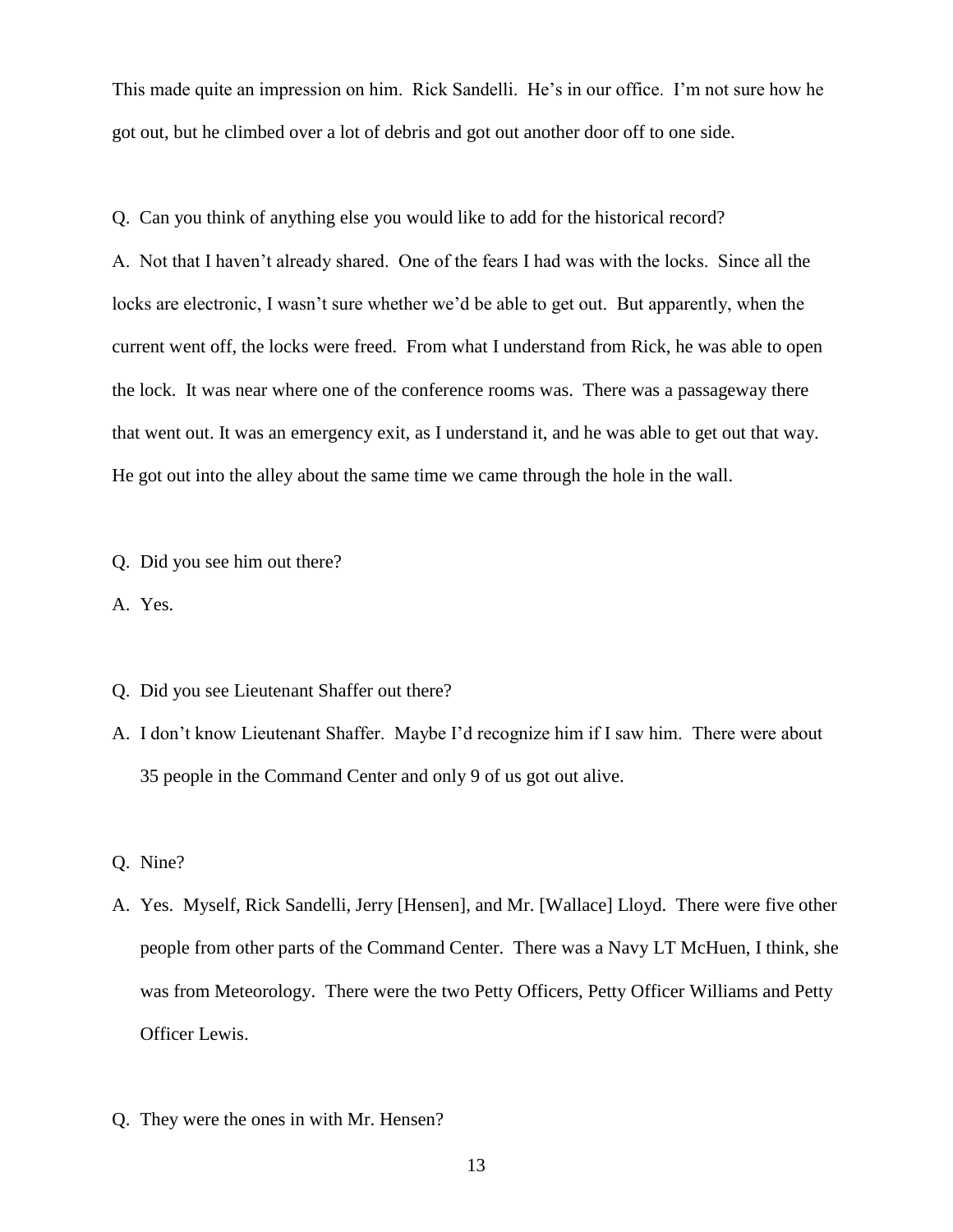- A. Yes.
- Q. Where was Petty Officer Gaston?
- A. I don't remember Gaston. The people who were in the main part of the Command Center, the Watch Captains and people like that, were all killed. People in the PACOPS switch board and the people in the Meteorology Office, (with the exception of the Lieutenant and the Chief, who I think was on leave or travel something), and the two enlisted radio people, a First and Second Class, they were in there, and they were killed.
- Q. How about the Intel Pod?
- A. I think one of the only people to get out of the Intel Pod was a Lieutenant. He was pretty badly burned and had smoke inhalation.
- Q. That might be LT Schaffer. Mr. Sandelli talked about him and apparently he's still in the hospital.
- A. Yeah, yeah. I didn't know the people over there. My son, who a commander in the Naval Reserve, was sent over to the Pentagon to work for a year in the Intelligence Pod with the people in N2. However, because he's an intelligence specialist with for the government, they pulled him back to Suitland, [Maryland] and he's no longer working in the Pentagon, but the people he was working with were the ones in the Intel Pod, most of whom were killed. He'd been talking to them on a video-teleconference right before the plane hit. Someone turned to CNN to see what was going on in New York and when they turned back to the closed circuit television, it was no longer on the screen. So, during that time, the plane hit. Most of the people in that, there was a civilian lady named Angie, there was a Reserve Petty Officer, and several other people in there who died. It was a bad day for all of us.